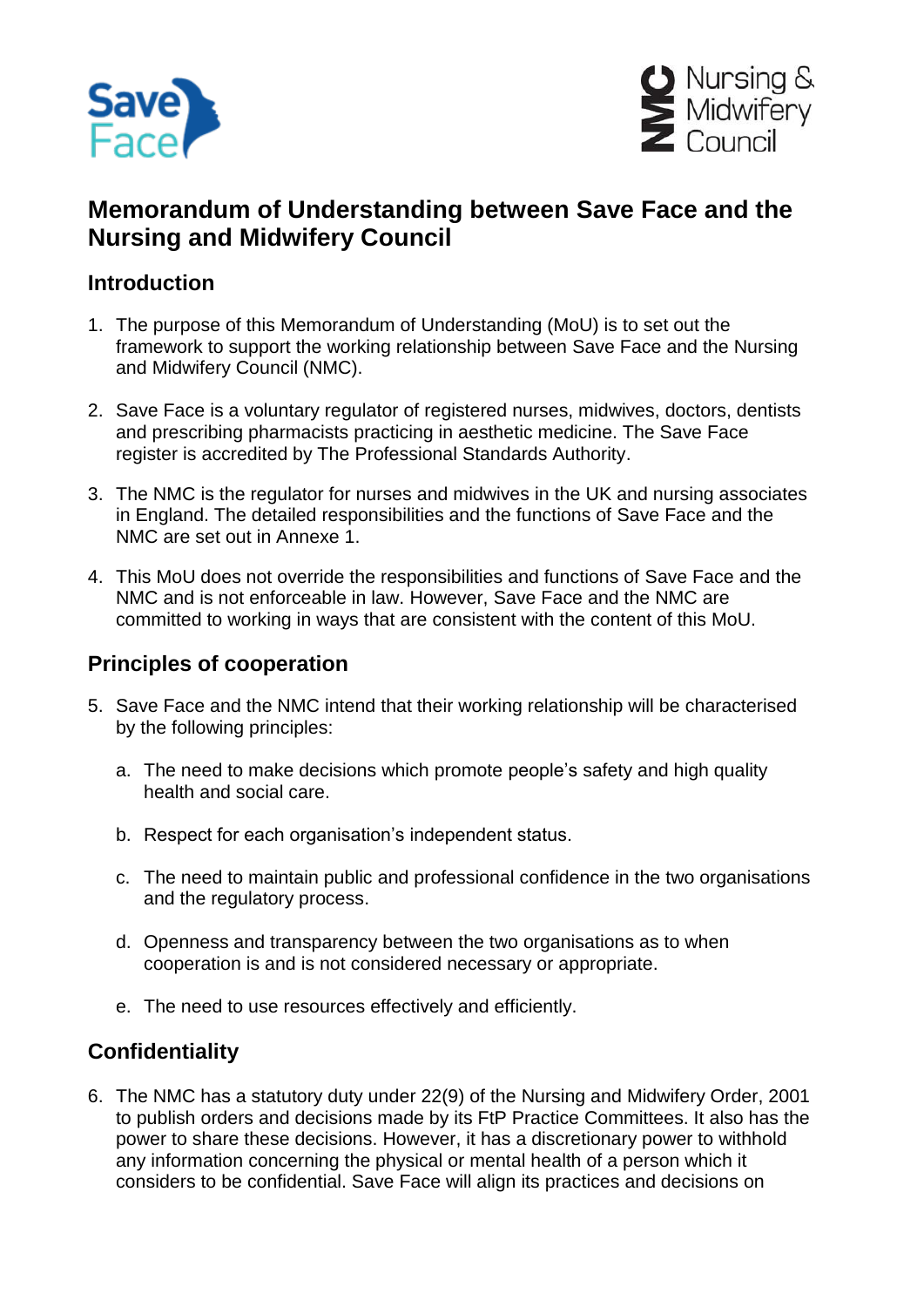fitness to practise with those of the NMC and to recognise the primacy of the NMC on all matters with regard to NMC registered professionals in its capacity as a statutory regulator.

### **Areas of cooperation**

7. The working relationship between Save Face and the NMC involves cooperation in the following areas. A named contact with responsibility for each area is identified in Annexe 2.

#### **Joint working**

- 8. Save Face and the NMC may, by agreement, undertake joint regulatory work. Throughout such work Save Face and the NMC will retain and act in accordance with the NMC's statutory powers and the accountability to the voluntary standards required of Save Face registrants, in the interests of best practice and public safety.
- 9. Save Face and the NMC are committed to the principles of patient safety and public protection. Save Face and the NMC share their commitment to ensure that all NMC registrants who undertake aesthetic non- surgical procedures practise and work at all times in accordance with the NMC Code (2018). They also recognise that those registered with Save Face follow also the voluntary standards set for its registrants.

#### **Referral of concerns – Save Face to NMC**

- 10.Where Save Face encounters any concern which it believes falls within the remit of the NMC, they will, at the earliest opportunity, convey the concern and relevant information to a named individual with relevant responsibility at the NMC. In the interests of patient safety, the referring organisation will not wait to share concerns until its own investigation into registrant-related complaints has concluded.
- 11.In particular, Save Face will refer to the NMC:
	- concerns and relevant information about an NMC registered professional which may call into question their fitness to practise in the applied area of non-surgical cosmetic practice.

#### **Exchange of information**

12.The cooperation outlined in paragraph 5 will occasionally require Save Face to provide information to the NMC. All arrangements for collaboration and exchange of information set out in the Memorandum of Understanding and any supplementary agreements will take account of and comply with the Data Protection Act (2018), the General Data Protection Regulation and other relevant data protection legislation in force. It will also take into account and accommodate any provisions cited in the Health and Social Care Act (2012), the Nursing and Midwifery Order (2001), and work at all times to the NMC Code for Nurses, Midwives and Nursing Associates (2018) and frameworks or other policies relating to confidential personal information.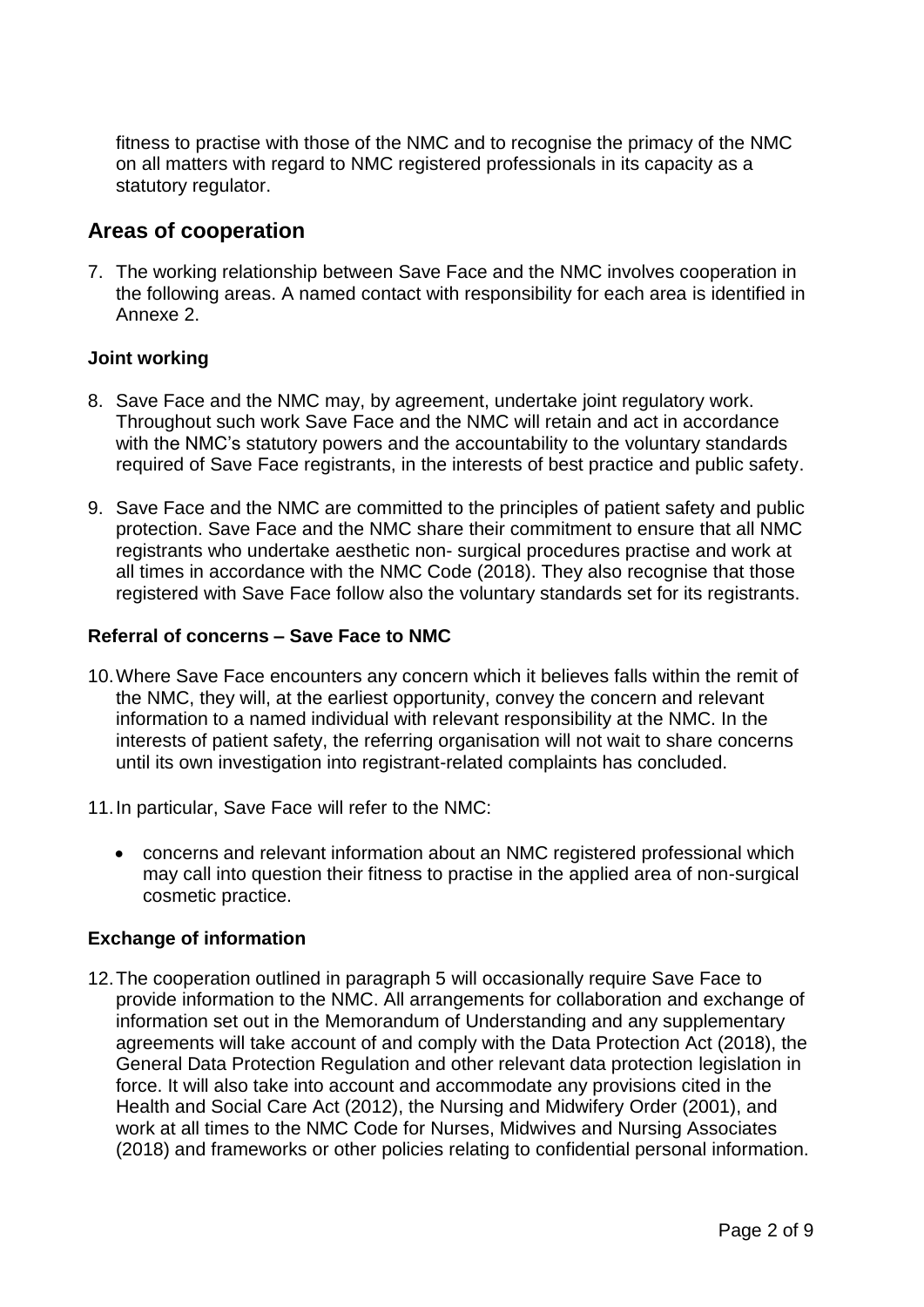- 13.Save Face acknowledges that the NMC Code for Nurses, Midwives and Nursing Associates (2018) must be regarded as the overriding standard for all nurses, midwives and nursing associates registered with the NMC.
- 14.Both the NMC and Save Face are subject to the Freedom of Information Act 2000. They are both responsible for their own FOI requests, however depending on the request one organisation may inform the other.

#### **Potential areas of communication**

- 15.Communication between Save Face and the NMC is based on an overriding duty to protect patients while being fair to nursing and midwifery professionals and protecting confidential health information about individual NMC registered professionals. Areas of potential communication between the Save Face and NMC operational leads identified in Annex 2 include the following (the list is not intended to be exhaustive):
	- Pre-referral discussion:

1

- 'in principle' about how best to manage concerns about an anonymised NMC registered professional and whether or not the NMC would need to be informed on an anonymised basis, or
- discussions about individuals who have been referred to either organisation, where there are concerns about public protection or the safety of patients under the care of the nurse, midwife or nursing associate, on a named person basis.
- the NMC has Fitness to Practise information handling guidance to inform these discussions.1
- Post-referral discussion to coordinate activity where appropriate.

#### **Pre-referral discussions 'in principle' or about named NMC registered professionals**

16.Both Save Face and the NMC are approached for advice by organisations and members of the public with potential fitness to practise concerns. The purpose of these discussions is to determine whether the organisation should take further steps locally (for example with the registrant professional's employer), refer to the NMC, or refer to Save Face. Although in most cases it will be clear what advice should be given to the enquiring organisation or individual member of the public at this stage, it may sometimes be appropriate for the NMC and Save Face to liaise in order to clarify the issues raised. In these cases, the NMC or Save Face may discuss the matters raised by the enquiring organisation or member of the public, but the disclosing body should ensure that any disclosures are in the public interest and comply with relevant data protection legislation and the common law.

<sup>&</sup>lt;sup>1</sup> [https://www.nmc.org.uk/globalassets/sitedocuments/ftp\\_information/ftp-information-handling](https://www.nmc.org.uk/globalassets/sitedocuments/ftp_information/ftp-information-handling-guidance.pdf)[guidance.pdf](https://www.nmc.org.uk/globalassets/sitedocuments/ftp_information/ftp-information-handling-guidance.pdf)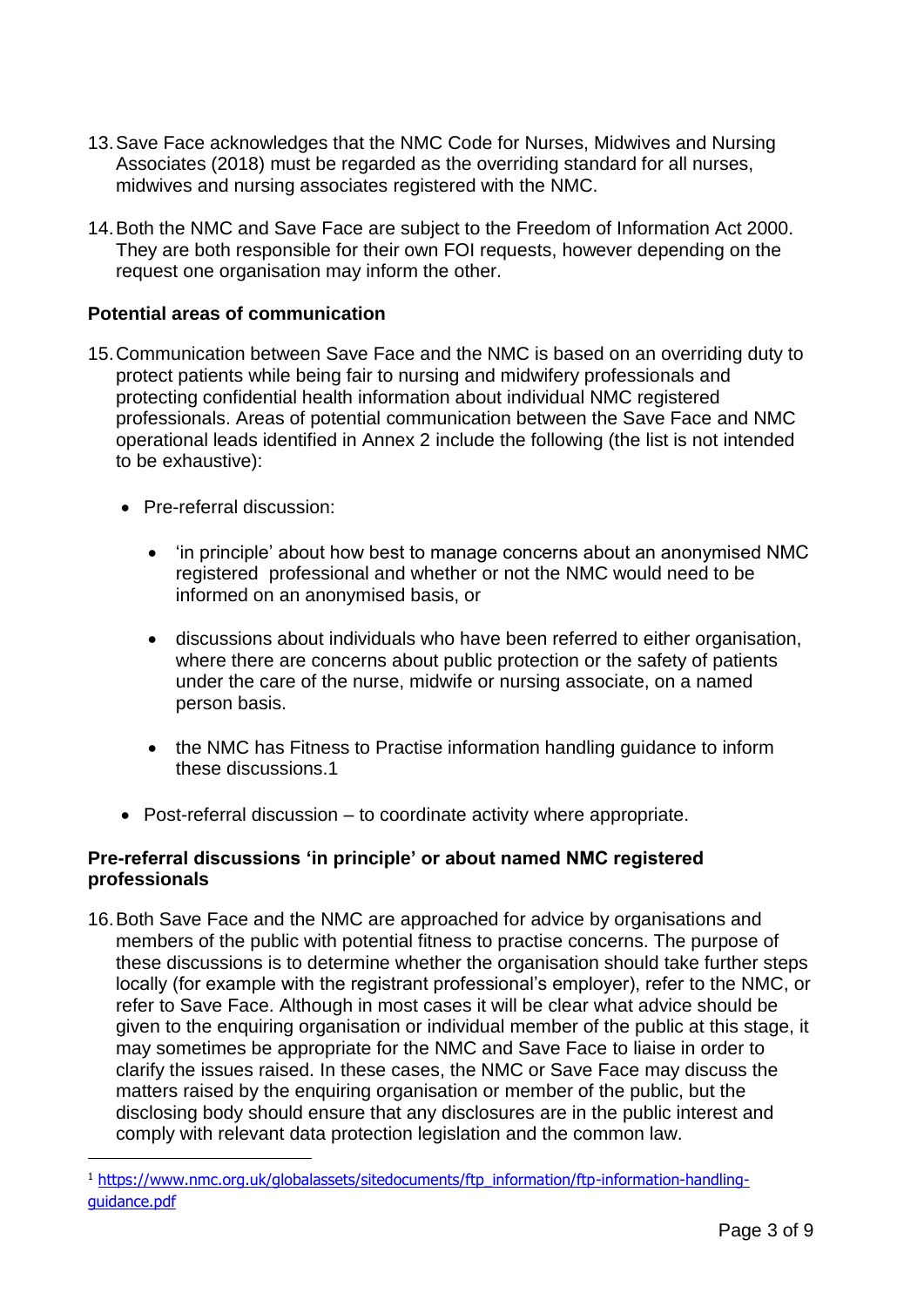#### **Post-referral discussions about individual NMC registered professionals**

17.The NMC and Save Face recognise that there will be times where they both have a case open regarding enquiries relating to the fitness to practise of a named NMC registered professional. In such instances they may work together through the operational contacts identified in Annex 2.

### **Media**

- 18.Save Face and the NMC will, where possible, seek to give each other adequate warning (at least two working days) and sufficient information about any planned press releases, announcements to the public and disclosure of information in response to any FOI request that is relevant to or likely to affect the work of the other organisation.
- 19.Subject to their respective obligations under the Freedom of Information Act 2000, Save Face and the NMC will respect the confidentiality of any documents disclosed by the other organisation in advance of publication and will not act in any way that would cause the content of those documents to be made public ahead of the planned publication date.

### **Resolution of disagreement**

20.Any disagreement between Save Face and the NMC this should be resolved at working level. If this is not possible, it may be referred through those responsible for the management of this MoU, up to and including the lead contacts for both organisations who will then jointly be responsible for ensuring a mutually satisfactory resolution.

### **Duration and review of this MoU**

- 21.This MoU commences on the date of the signatures below. It is time limited for one year and will be subject to formal review within the last quarter of that initial year of operation.
- 22.The annexe to this MOU may be reviewed and amended without amendment to this **MOU.**
- 23.The MoU and its annexe may be reviewed at any time at the request of either party. Additionally Annexe 2 will be reviewed every six months to ensure that it remains accurate and relevant. Details of who is responsible for carrying out the review is set out in the key contacts information in Annexe 2. Changes to the MoU will, however, require both parties to agree.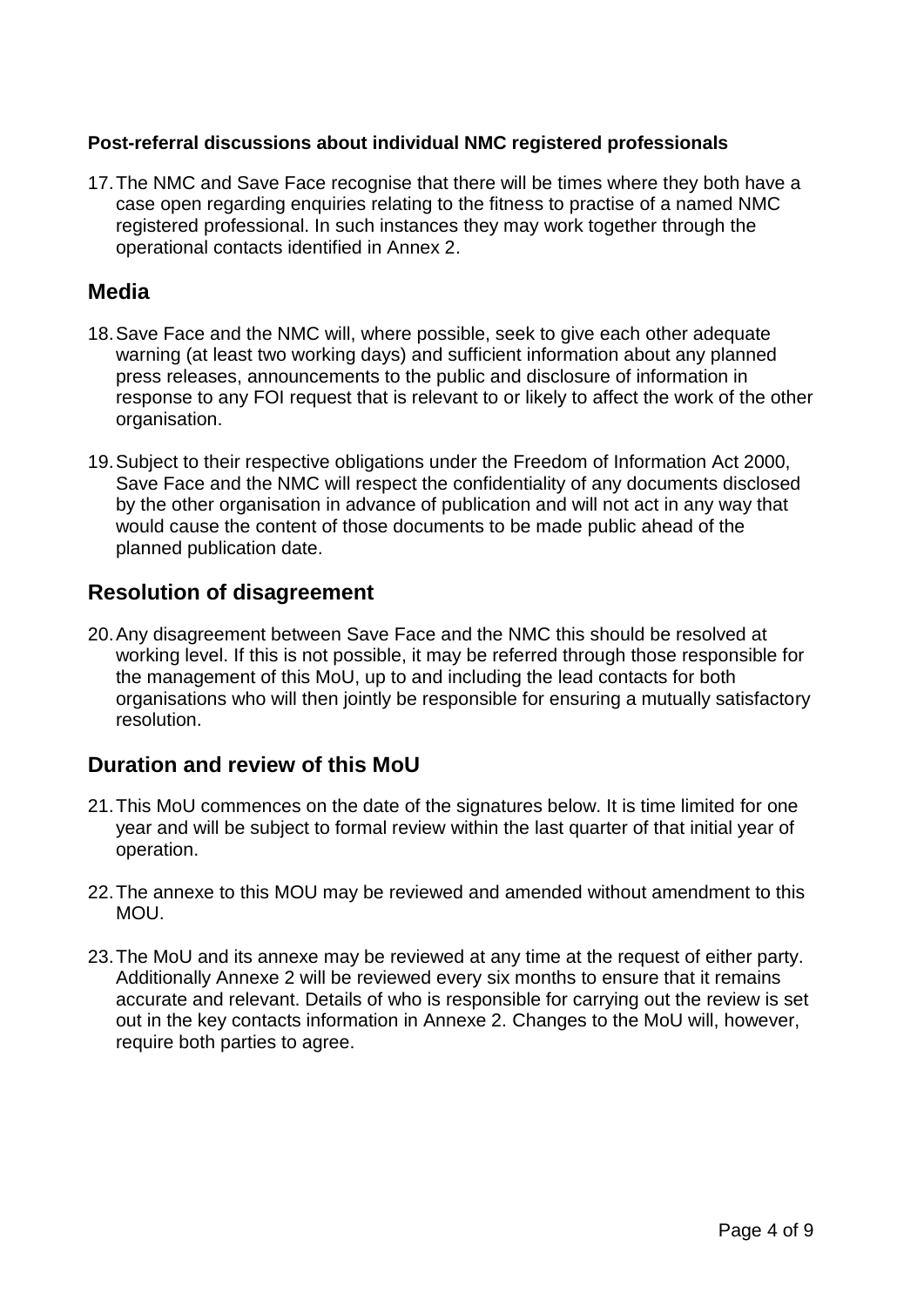# **Signatures**

| <b>Ashton Collins</b><br><b>Director</b><br><b>Save Face</b> | <b>Matthew McClelland</b><br><b>Director of Fitness to Practise</b><br><b>Nursing and Midwifery Council</b> |
|--------------------------------------------------------------|-------------------------------------------------------------------------------------------------------------|
| Date: 10.9.19                                                | Date: 10.9.19                                                                                               |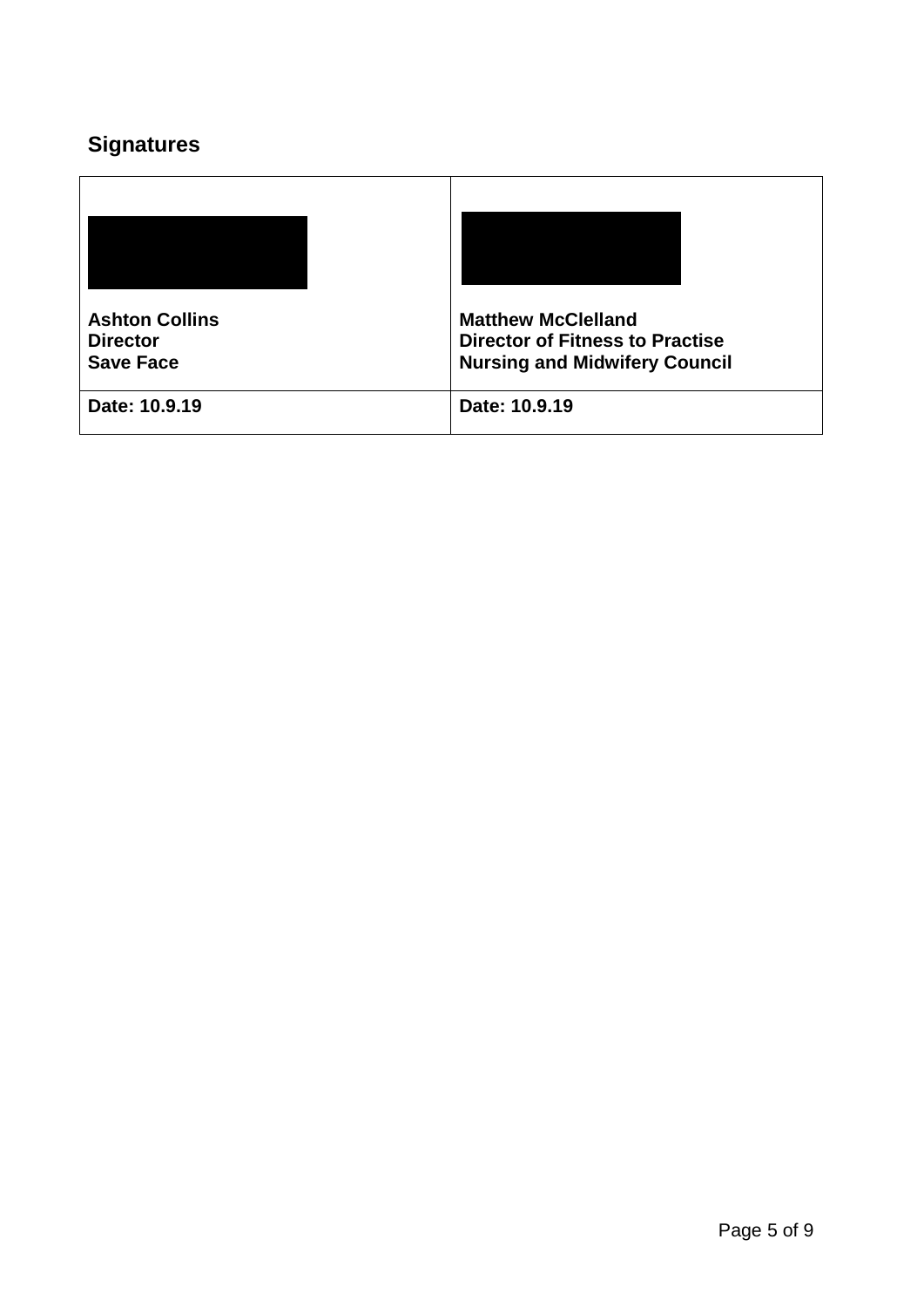## **Annexe 1**

## **Responsibilities and functions**

1. Save Face and the NMC acknowledge the responsibilities and functions of each other and will take account of these when working together.

## **Save Face**

Save Face is a voluntary regulator of registered doctors, nurses, midwives, dentists and prescribing pharmacists practicing aesthetic medicine, accredited by The Professional Standards Authority.

The Functions of Save Face include;

- 2. Save Face Sets standards of practice for regulated professionals, included on its register, specific to aesthetic practice. These specific standards are in addition to the standards required by the statutory registers.
- 3. Save Face registrants are required to demonstrate, and be held accountable to, the standards of practice and training set by Save Face in addition to the standards required by their statutory body.
- 4. Save Face conducts an annual assessment of registrants through verification of required documentary evidence, practitioner interview and inspection of premises.
- 5. Save Face provides information, guidelines, advice and support to registrants to ensure best practice standards and compliance with regulations to support public safety.
- 6. Save Face provides a variety of resources including information, advice and support to members of the public interested in non- surgical cosmetic treatments.
- 7. Save Face supports members of the public to make complaints and raise concerns to appropriate authorities.
- 8. Save Face follows a published policy and procedure when complaints are made about practitioners on its register.
- 9. Where professional standards may have been breached, Save Face will refer to the appropriate statutory regulator.
- 10. Save Face collects data to identify risks in order to inform regulation.
- 11. Save Face acts as a resource for members of the public, press and media, the police and regulators.
- 12. Save Face places public protection and patient safety as the focus of its activities.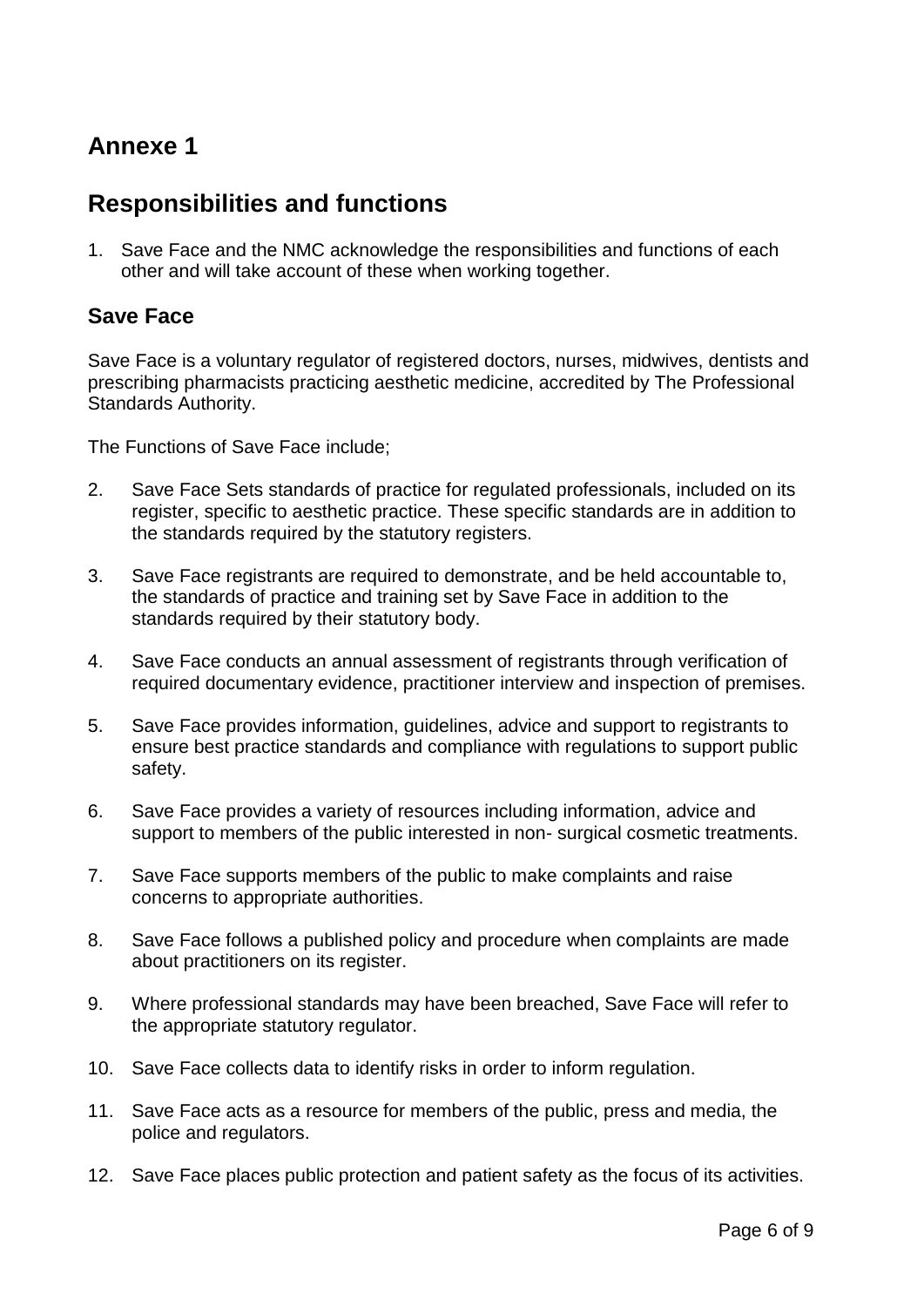## **The Nursing and Midwifery Council**

### **Better, safer care for people is at the heart of what we do**

Nurses, midwives and nursing associates are highly skilled, compassionate and caring professionals. They strive to deliver the best care possible for people but all too often workforce pressures hold them back.

As the professional regulator of nurses, midwives and nursing associates, we work with these dedicated practitioners to ensure they have the knowledge and skills to deliver consistent, quality care that keep people safe.

#### **Better, safer care today: working with professionals to drive up standards of care**

We set the education standards that nurses, midwives and, in England, nursing associates, must achieve to practise. When they have shown both clinical excellence and a commitment to kindness, compassion and respect, we welcome them onto our register of nearly 700,000 professionals.

Once registered, professionals must uphold day in, day out the standards and behaviours set out in our code so that people can have confidence that they will consistently receive quality, safe care wherever they're treated.

We operate a revalidation process that encourages nurses, midwives and nursing associates to promote lifelong learning. It's a journey that asks professionals to reflect on their practice and how the code applies to their day-to-day work.

Professional regulation enables better care and keeps people safe. But on the rare occasions when care goes wrong or falls short of people's expectations, we step in to investigate and take action when needed.

We promote a culture that encourages professionals to be open and learn from mistakes, gives the public an equal voice, and where everyone involved is treated with kindness and understanding.

#### **Better, safer care together: working with partners and the public to improve the health and social care system**

When demand from the public for health and social care is increasing across the UK, it is vital there are enough professionals to deliver world class care and keep the public safe.

We work with partners to influence policy and decision-making that supports and develops the future health and social care workforce.

We're also delving deeper into the data we hold on our register and from other activities to shine a light on the many different environments nurses, midwives and nursing associates provide care.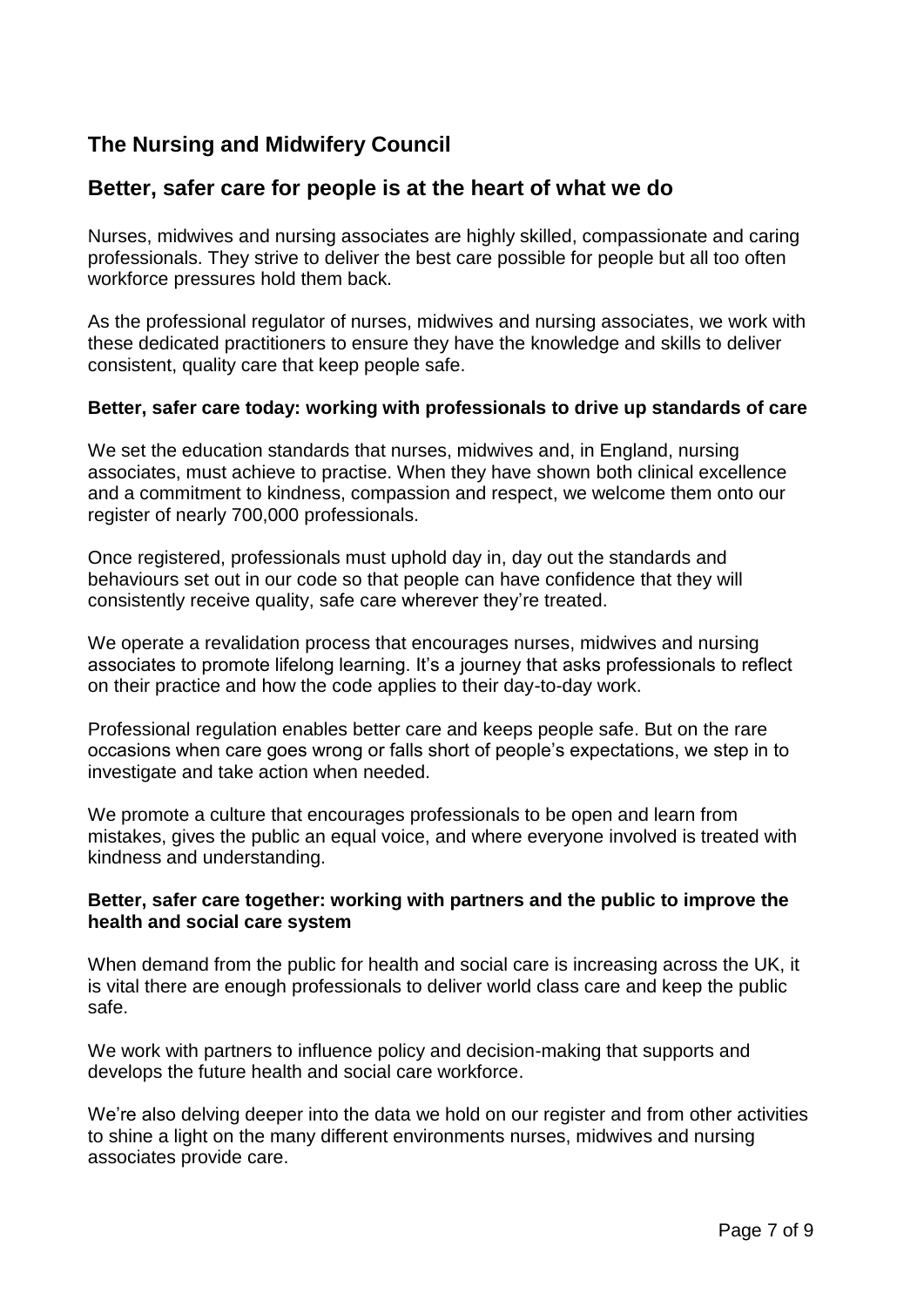Using our influence and data effectively has a positive impact on the recruitment and retention of nurses, midwives and nursing associates across the UK.

When the health and social care system fails we engage with the public and work closely with partners to learn from these mistakes and ensure appropriate action is taken to prevent this happening again.

#### **A better NMC: improving how we operate for everyone's benefit**

To enable professionals to deliver better, safer care and improve the system nurses, midwives and nursing associates work in, we are committed to becoming a better regulator.

We are changing our culture to be kinder to each other, and everyone else we engage and interact with. We are adopting new ways of working to become smarter at pinpointing opportunities for and barriers to enabling consistent, quality care that keeps people safe. We are investing in our people to become a great place to work, delivering a high quality, value for money service.

To demonstrate our commitment to change, we are working with people, partners, professionals and employees to co-produce a new long-term strategy. Join us today, and together we'll develop an ambitious new plan for the next five years – one that helps us become the best NMC possible, supporting nurses, midwives and nursing associates to deliver even better, safer care for people.